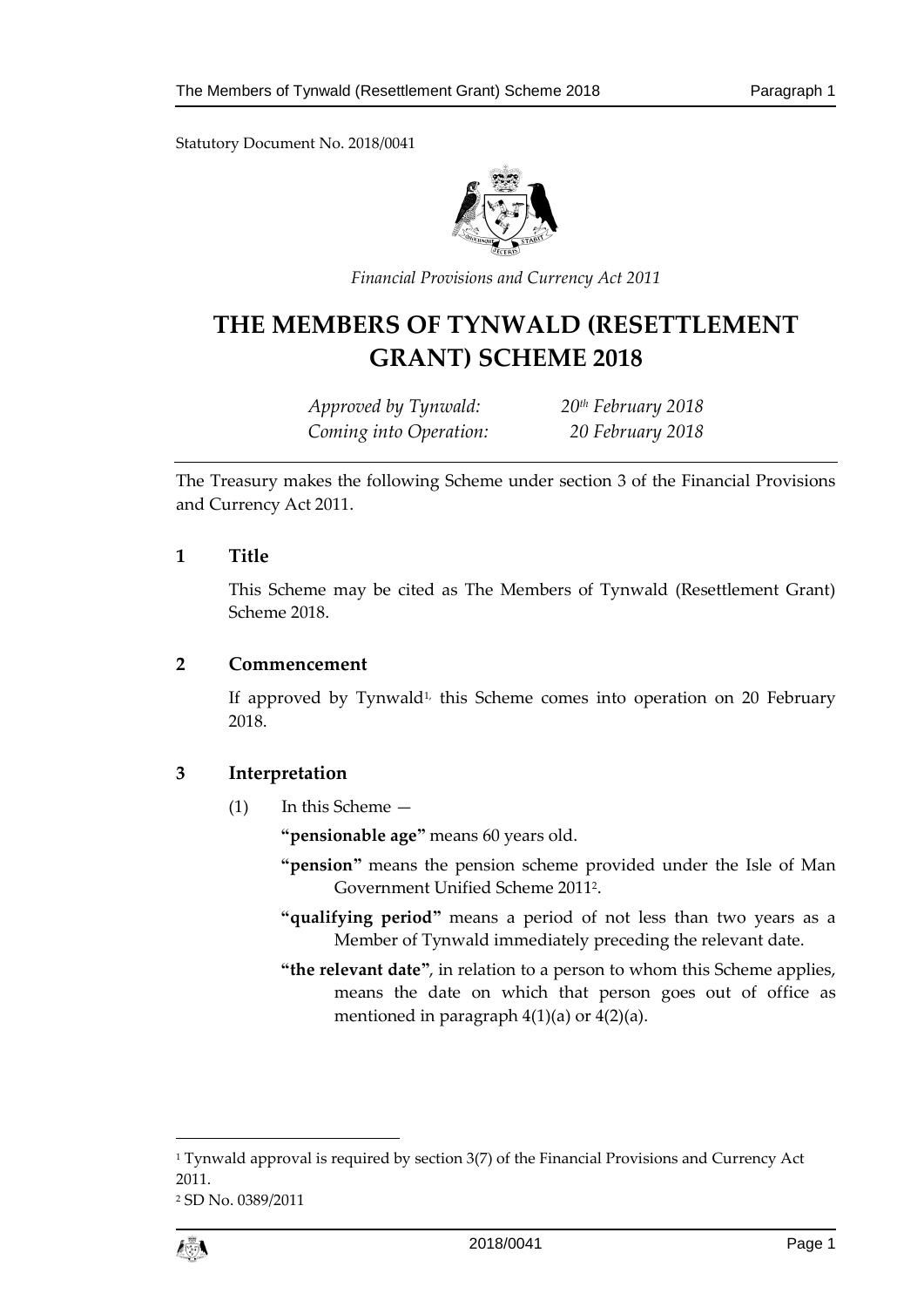#### **4 Persons to whom this Scheme applies**

—

- (1) This Scheme applies to any person satisfying the qualifying period who
	- (a) goes out of office as an elected member of the Legislative Council under section 10 of the Isle of Man Constitution Amendment Act 1919;
	- (b) has been nominated as a candidate and voted on, in accordance with the Standing Orders of the House of Keys, at the following election of members to the Council under section 8 of that Act;
	- (c) is not elected as a member of the Council at that election; and
	- (d) is under the pensionable age at the relevant date.
- (2) This Scheme also applies to any person satisfying the qualifying period who —
	- (a) is a member of the House of Keys immediately before a dissolution of the Keys;
	- (b) is duly nominated as a candidate at the following general election of members of the Keys and does not withdraw from his candidature;
	- (c) is not elected as a member of the Keys at that election; and
	- (d) is under the pensionable age at the relevant date.
- (3) This Scheme does not apply to any person who has duly been re-elected as either a member of the Council or member of the Keys but fails to take his or her seat in either the Council or Keys.

# **5 Payment of resettlement grant**

The Treasury shall pay out of money provided by Tynwald to a person to whom this Scheme applies a lump sum equal to <sup>1</sup>/2 of the annual sum payable to a member of Tynwald who does not hold any office other than that of elected member of the Council or member of the Keys and is not a member of any Department under section 1 of the Payment of Members' Expenses Act 1989 at the relevant date.

# **6 Repayment of resettlement grant**

Where a person has received a payment under paragraph 4 and within a period of six months from the relevant date is elected as either a member of the Council or member of the Keys or is in receipt of their pension, the proportion of that payment which relates to the period between election to the Council or Keys or receipt of pension, and a date six months following the relevant date shall be repaid to the Treasury.

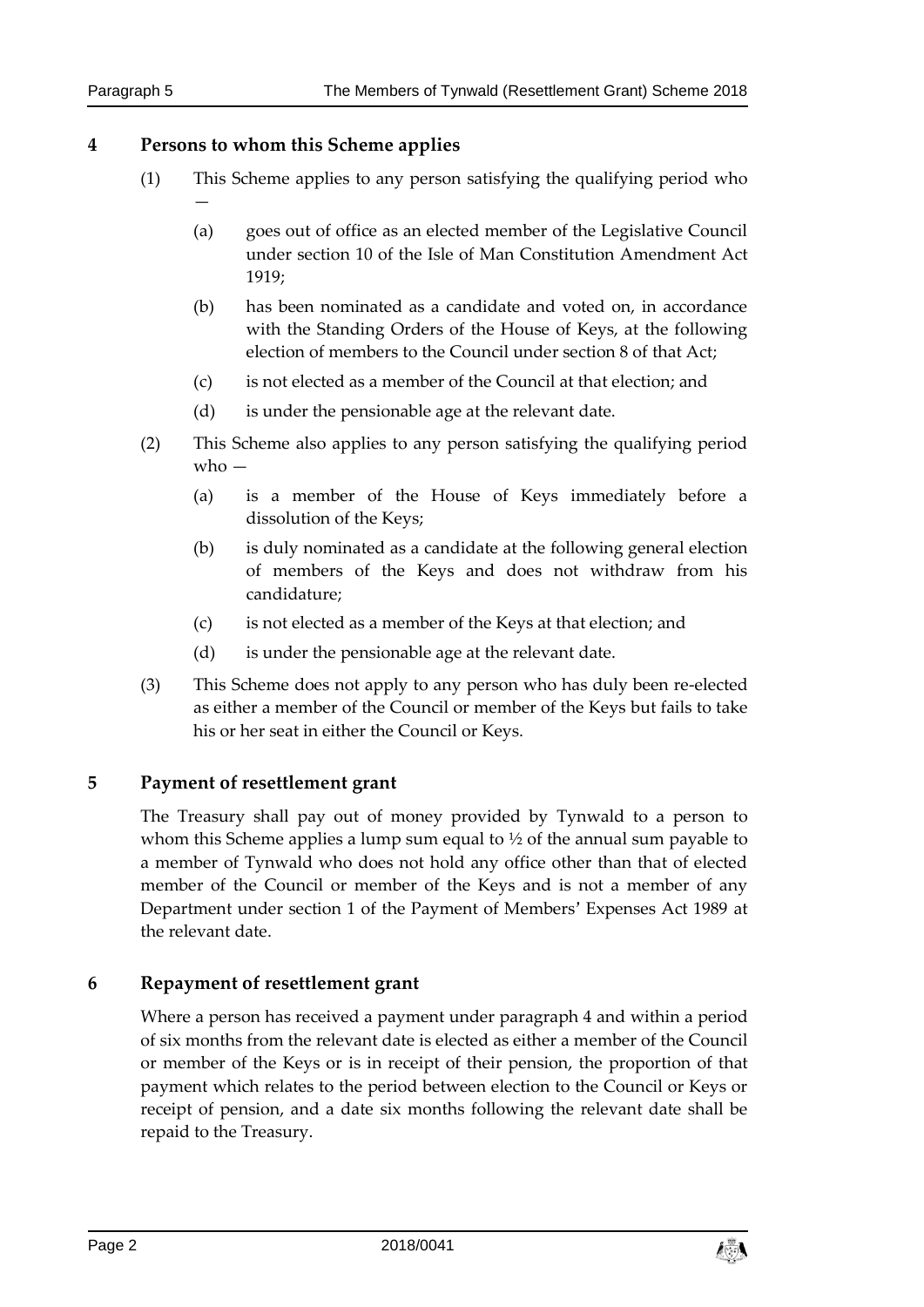## **7 Revocation**

The Members of Tynwald (Resettlement Grant) Scheme 2009<sup>3</sup> is revoked.

#### **DATED 25th JANUARY 2018**

**A L CANNAN** *Minister for the Treasury*

<sup>3</sup> GC No. 014/09



1